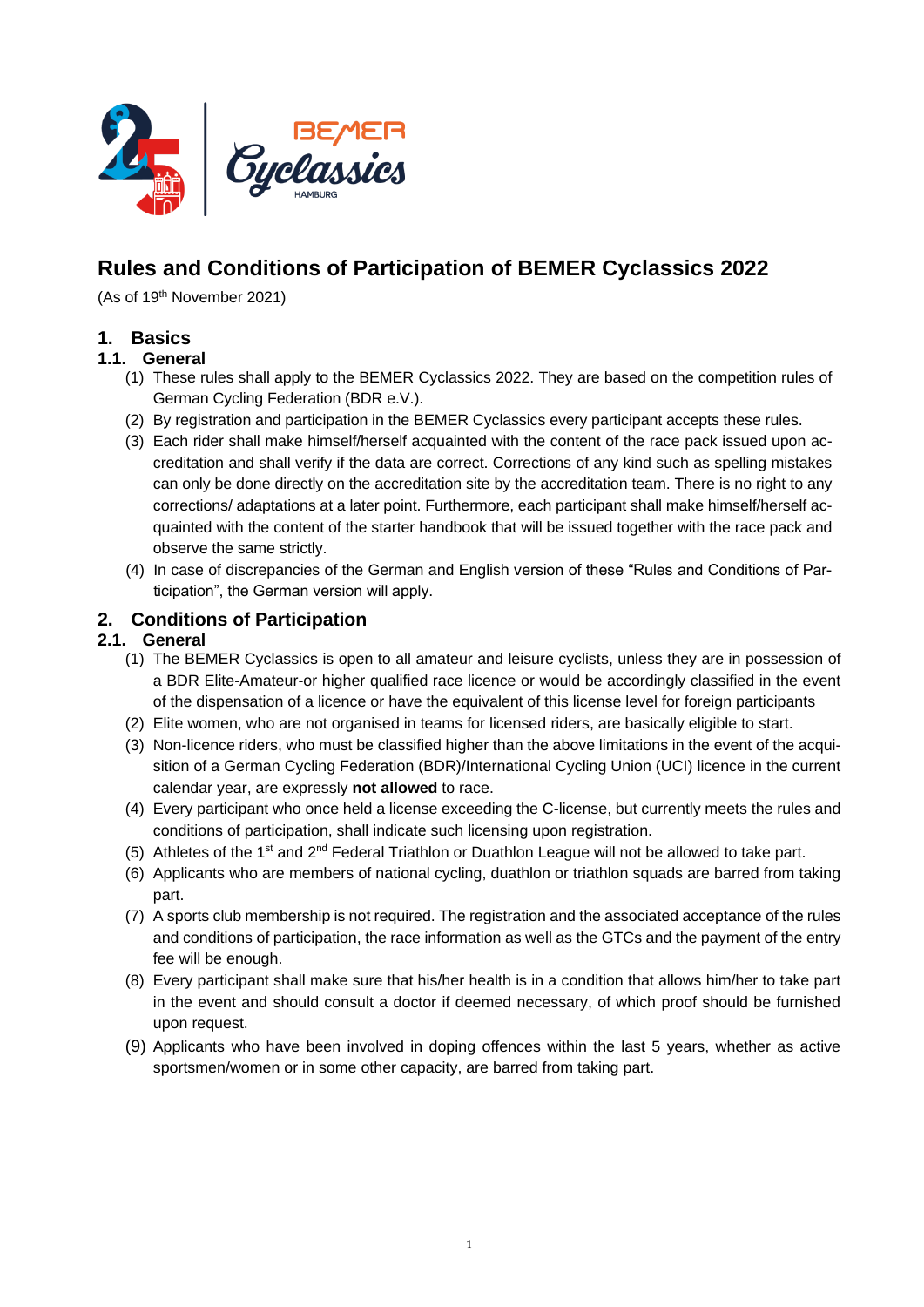# **2.2. Participation of Junior Class Riders**

### **2.2.1. General**

- (1) A basic precondition for under-age riders to take part in the event shall be the consent by a legal guardian. Riders younger than 15 years in the year of the event will not be allowed to take part. Cyclists who are younger than 17 years in the year of the event are not permitted to participate in the Cylcassics 100.
- (2) ATTENTION: BDR-licensed riders of the age groups U19 and younger are, according to BDR statutes, expressly NOT eligible to participate in the BEMER Cyclassics.

#### **2.2.2. Maximum Race Distance**

For under-age participants at the BEMER Cyclassics the following shall apply as regards maximum course length and age

o 'Youth Men' and 'Youth Women' max. Cyclassics 60

#### <span id="page-1-1"></span>**3. Age Groups**

Each participant will also be ranked separately according to gender in his age group. The year in which the respective year of age is completed is decisive for the age group division.

Youth Men/Women: 15 - 16 years (only Cyclassics 60) Junior Men/Women: 17 - 18 years Men/Women: 19 - 29 years Masters I Men/Women: 30 - 39 years Masters II Men/Women: 40 - 49 years Masters III Men/Women: 50 - 59 years Masters IV Men/Women: 60 - 69 years Masters V Men/Women: 70 – 79 years Masters VI Men/Women: 80 years and older

# **4. Teams**

#### **4.1. General**

- (1) There are four categories of teams:
	- a) team
	- b) women team
	- c) company team
	- d) company sports team (can be combined with another team category)
- (2) A team consists of a fixed number of participants who have registered for the same team.
- (3) The number of female and male riders is of no relevance for teams, corporate teams and company sports teams.
- (4) Teams shall not be subjected to any age structure.
- (5) No tandems shall be admitted as part of a team.
- (6) Teams will either appear in the 'team ranking', 'women's team' or 'corporate team ranking' and/or 'company sports team' ranking. To be ranked in different categories shall be excluded. Members of a company sports team may be ranked in another team category additionally.

#### <span id="page-1-2"></span>**4.2. Team Categories**

#### <span id="page-1-0"></span>**4.2.1. Team**

- (1) A team comprises at least 4 but not more than 8 registered team members.
- (2) The fastest four finishers of a team are included in the team ranking. The total sum of the net riding times of these four team members determines the ranking in the team ranking. In case of time equality, the better placed 1st finisher of each team decides on the ranking. The individual rankings of the team members are not decisive for the ranking of the team ranking.
- (3) A team comprising more than 8 riders, or less than 4 finishers will not be ranked in the team ranking or any other team category.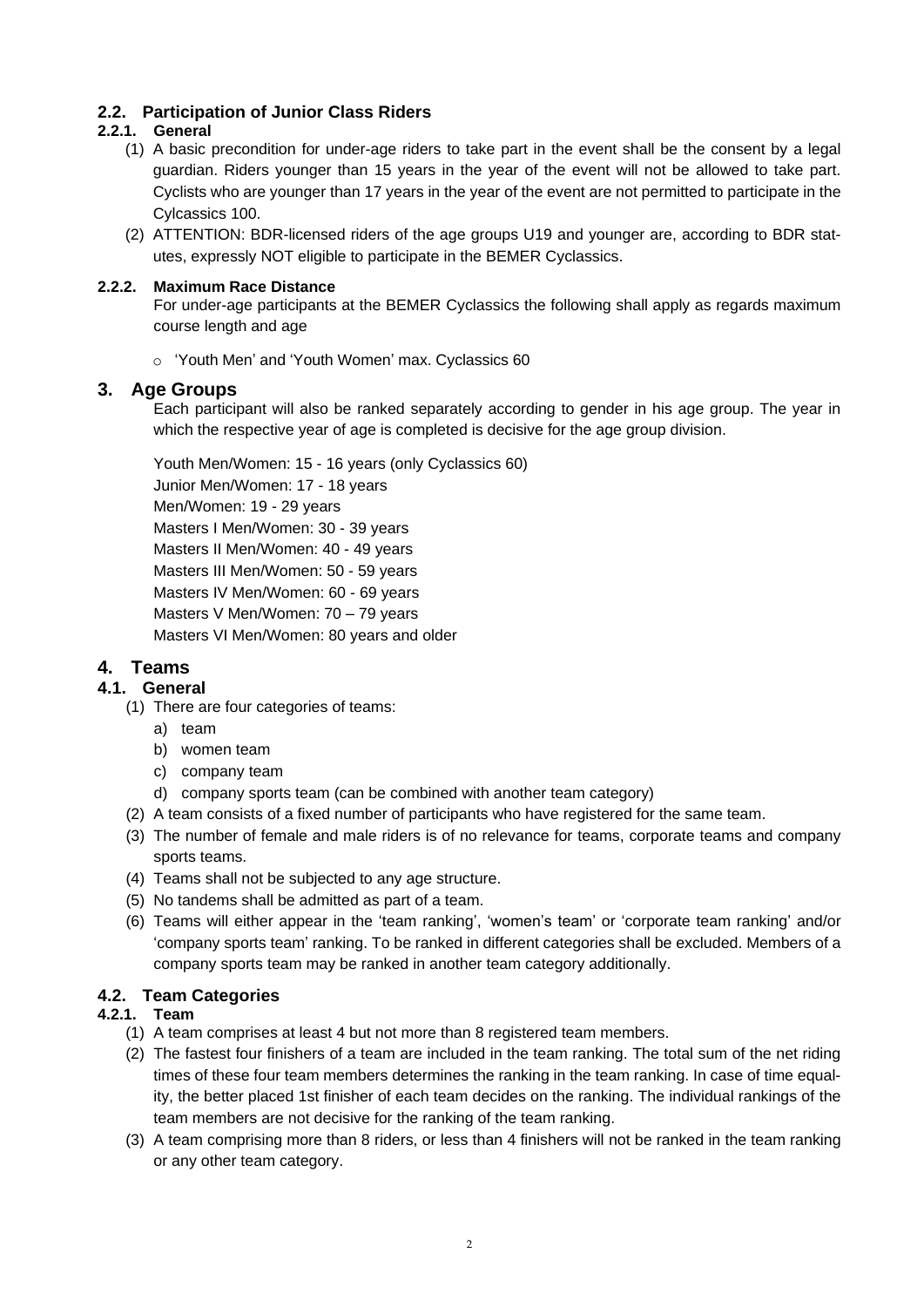#### **4.2.2. Women's Team**

- (1) A women's team comprises at least 3 but not more than 6 registered female team members.
- (2) The fastest three finishers of each women's team will be ranked in the women's team ranking. The total sum of the net riding times of these three team members determines the ranking in the women's team ranking. In case of time equality, the better placed 1st finisher of each team decides on the ranking. The individual rankings of the team members are not decisive for the ranking of the team ranking.
- (3) A women team comprising more than 6 riders, or less than 3 finishers will not be ranked in the women`s team ranking or any other team category.

#### **4.2.3. Company Team**

- (1) A company team comprises at least 10 registered team members. There is no limit to the maximum number of team members.
- (2) The 10 fastest finishers of each team will be included in the company ranking. The ranking is [analo](http://www.dict.cc/englisch-deutsch/analogous+to.html)[gous to](http://www.dict.cc/englisch-deutsch/analogous+to.html) [4.2.1,](#page-1-0) but applies to 10 finishers.
- (3) A company team comprising less than 10 finishers will not be included in the company ranking or not be ranked in any other team category.
- (4) To get approved as a company team, all team members must be employed by the same employer.

#### **4.2.4. Company Sports Team**

- (1) The rules given under section [4.2.1](#page-1-0) shall also apply.
- (2) Company sport athletes must state in their registration form which German company sports group they belong to at the time of the event.
- (3) This ranking may be chosen along with another ranking.

# **5. Bicycles and Equipment**

#### **5.1. General**

- (1) As far as the requirements for bikes are concerned, they are different for the BEMER Cyclassics from those of German Cycling Federation (BDR) or the International Cycling Union (UCI).
- (2) Only human-powered, two-wheeled bikes with at least 2 brakes that function independently are permitted. (Exception: Cyclassics 60 last starting block: pedelecs with power support to 25km/h max. are permitted)
- (3) Every participant is responsible for the safety of his/her own bicycle. Particular attention must be paid to functioning brakes and other safety-related components.
- (4) Participants who after the start of the race are found to use bikes that are not in compliance with the rules will be expelled from the race and disqualified.
- (5) There shall be no limitation regarding gears.
- (6) Bottle holders may only be attached to the down and seat tube of the frame.

#### **5.2. Racing Bikes**

There are no regulations regarding frame geometry if it does not significantly limit the general riding safety.

#### **5.3. Mountain Bikes, Trekking und City Bikes**

Such types of bike may be used for all distances. Please take note of the minimum average speed limit when choosing a bike.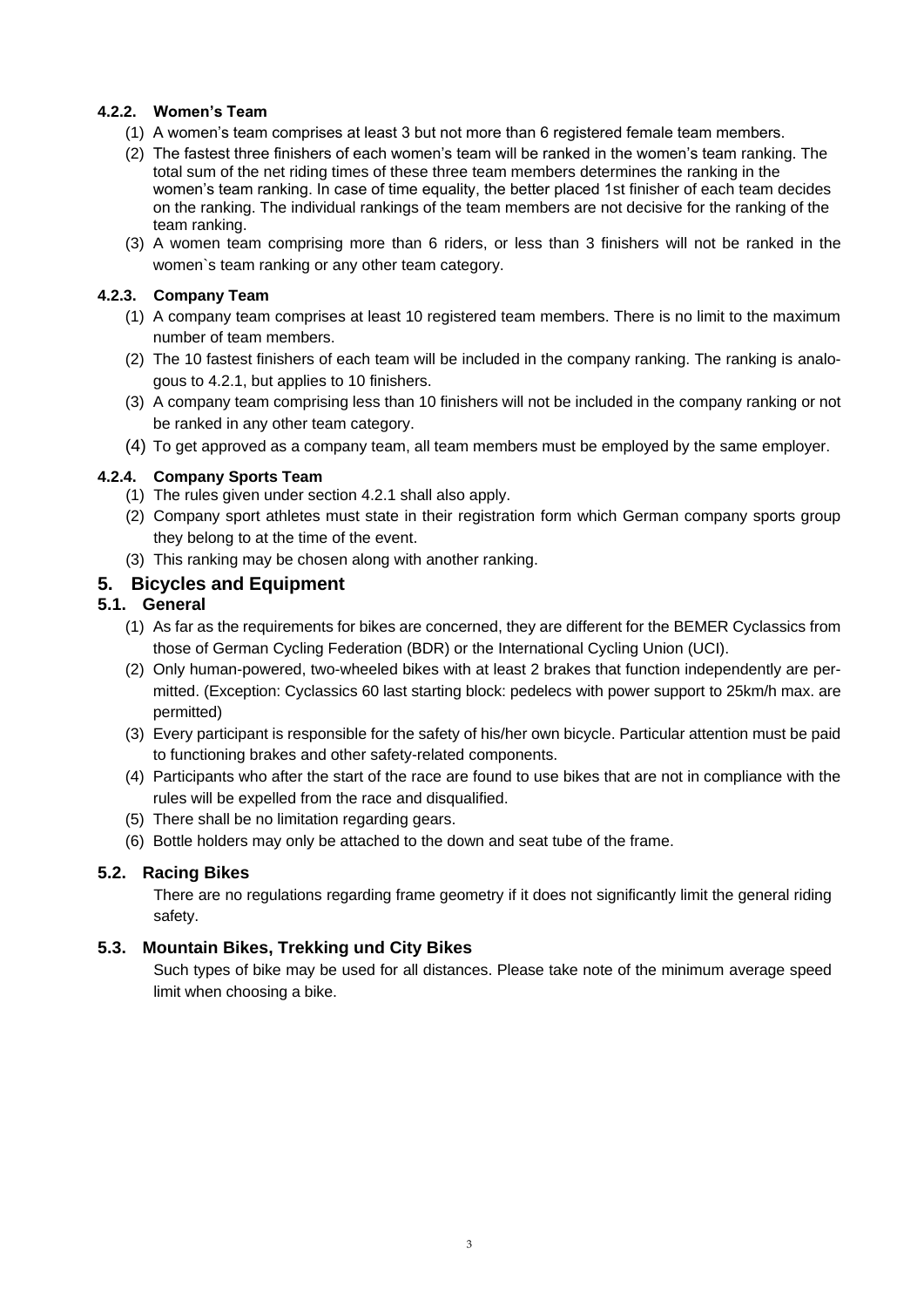### **5.4. Special Regulations**

The material and types of bicycles listed below shall be **expressly excluded** from use for the BEMER Cyclassics:

- Disc wheels front and/or rear (disc brakes are allowed)
- Triathlon, horn-type and delta handlebars
- Handlebar attachments of any kind (attention: bar ends (10cm max) at MTBs are permitted, if not narrowing the grip!)
- Cargo bikes, recumbent bicycles, unicycles, hand bikes, tricycles
- Bicycles that are not 100% muscle operated (exception in the last starting block of the Cyclassics 60: pedelecs with an electrical support up to a speed of 25km/h are also permitted!)
- Track bikes/fixies of any kind (only those with two independently operational brakes and free-wheel hubs are permitted)
- Bicycle trailers of any kind
- Mountings that present safety risks (protruding kickstands, pegs etc.)
- Panniers and other loads
- Backpacks (Exception: commercially available drinking backpacks such as Camelbaks are permitted if they are designed and used exclusively for transporting beverages. Attention! the shirt number must remain free and clearly visible.)
- Bottle holders behind or under the saddle
- Drinking bottles of aluminium, glass, hard plastic or other materials that are breakable or cannot easily be deformed
- Sound carriers of any kind or ear covers, which can have a negative influence on the acoustic perception and thus the responsiveness in road traffic or in competition (e. g. MP3 players, headphones, earphones, earplugs)

# **6. Helmet, Clothing, Bib Number**

#### **6.1. Helmet**

Helmets are mandatory without exception! The helmet must comply with the currently valid and recognised safety regulations DIN Norm 33954 and/or DIN EN 1078 and/or the currently valid TÜV/GS, SNEL, CPSC and/or ANSI regulations.

CE conformity for European helmets is also a prerequisite for approval.

#### **6.2. Clothing**

There are no special regulations for the type of clothing, but it must not be a safety risk and must fit tightly to the type of sport. It is not permitted to ride with the upper body uncovered.

#### **6.3. Bib Number**

- (1) The bib number serves for identification of a participant. It must be affixed clearly visible, securely and in full size on the rider's back covering the jersey pockets and loins respectively.
- (2) If a frame number is issued, it must be properly affixed at the frame as described using cable retainers or at retainers already attached to the frame.
- (3) Timing transponders see [10.](#page-6-0)
- (4) Passing on the bib number to another participant is prohibited. Bib numbers can only be transferred to a substitute participant within the scope of a race slot transfer. The required procedure is regulated in the tender race information (in the section Registration: 'race slot transfer'). For sanctions in the event of a violation, see section [18.2](#page-8-0) (1) to (5).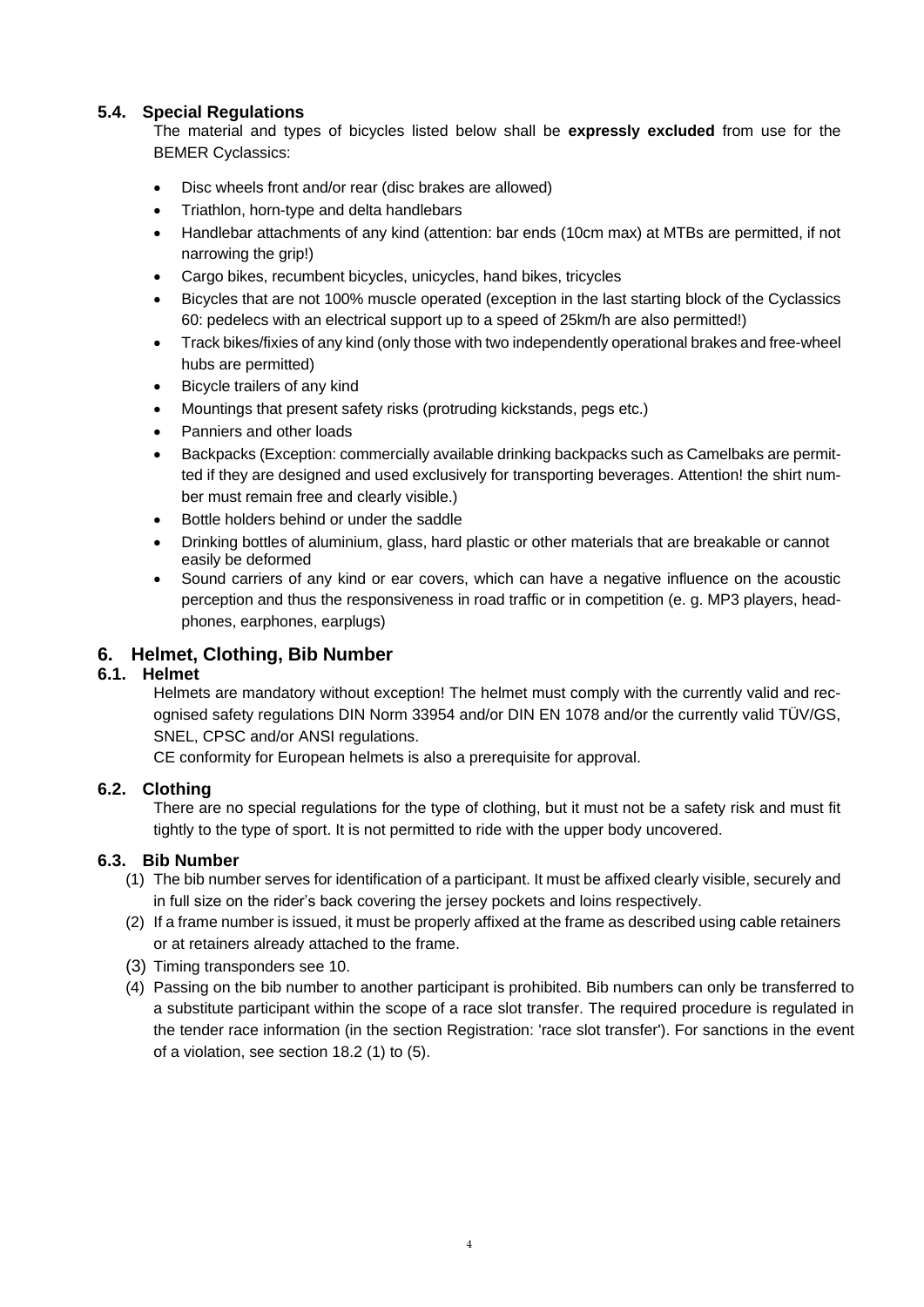# **7. Special Features of the BEMER Cyclassics**

# **7.1. Motorcycle Convoy**

- (1) The races will be accompanied by a neutral motorcycle convoy.
- (2) The motorcycle convoy carries out the following functions:
	- $\circ$  Escort of the race and supervision to establish that the race is conducted in accordance with the rules
	- o Recording of individual infringements of the rules
	- o Removal of non-participants from the course
	- o Provision of first aid materials in the event of an accident
	- o Provision of service kits if repairs are needed
	- $\circ$  Escort of top-flights to the finish including forewarning of slower riders from other races who are to be overtaken on the finish line.

### **8. Rankings**

#### **8.1. Overall Individual Ranking**

- (1) The overall individual ranking splits into male and female participants and the race distance. Based on this, there will be an "Overall Individual Ranking Men" and an "Overall Individual Ranking Women".
- (2) In the overall individual rankings according to the above paragraph, all starters of an open race are listed together regardless of age and team membership. The first placed participant leads this list, the last placed participant completes it.

#### **8.2. Age Group Ranking**

The ranking by age categories splits into rankings by male and female competitors, the race distance and the age category. See [3](#page-1-1) for the classification of the age groups.

#### **8.3. Team Rankings**

- (1) This ranking differentiates between the types of teams (see [4.2\)](#page-1-2) and the course length. This results in the following team rankings for each race distance:
	- o team ranking
	- o women's team ranking
	- o Company ranking
	- o company sports ranking
- (2) The 4 riders of a team and a company sports team with the best time will be ranked.
- (3) The 3 riders of a women's team with the best time will be ranked.
- (4) The 10 riders of a company team with the best time will be ranked.
- (5) If two teams' times are equal, ranking will be decided by the better-placed first rider in each team.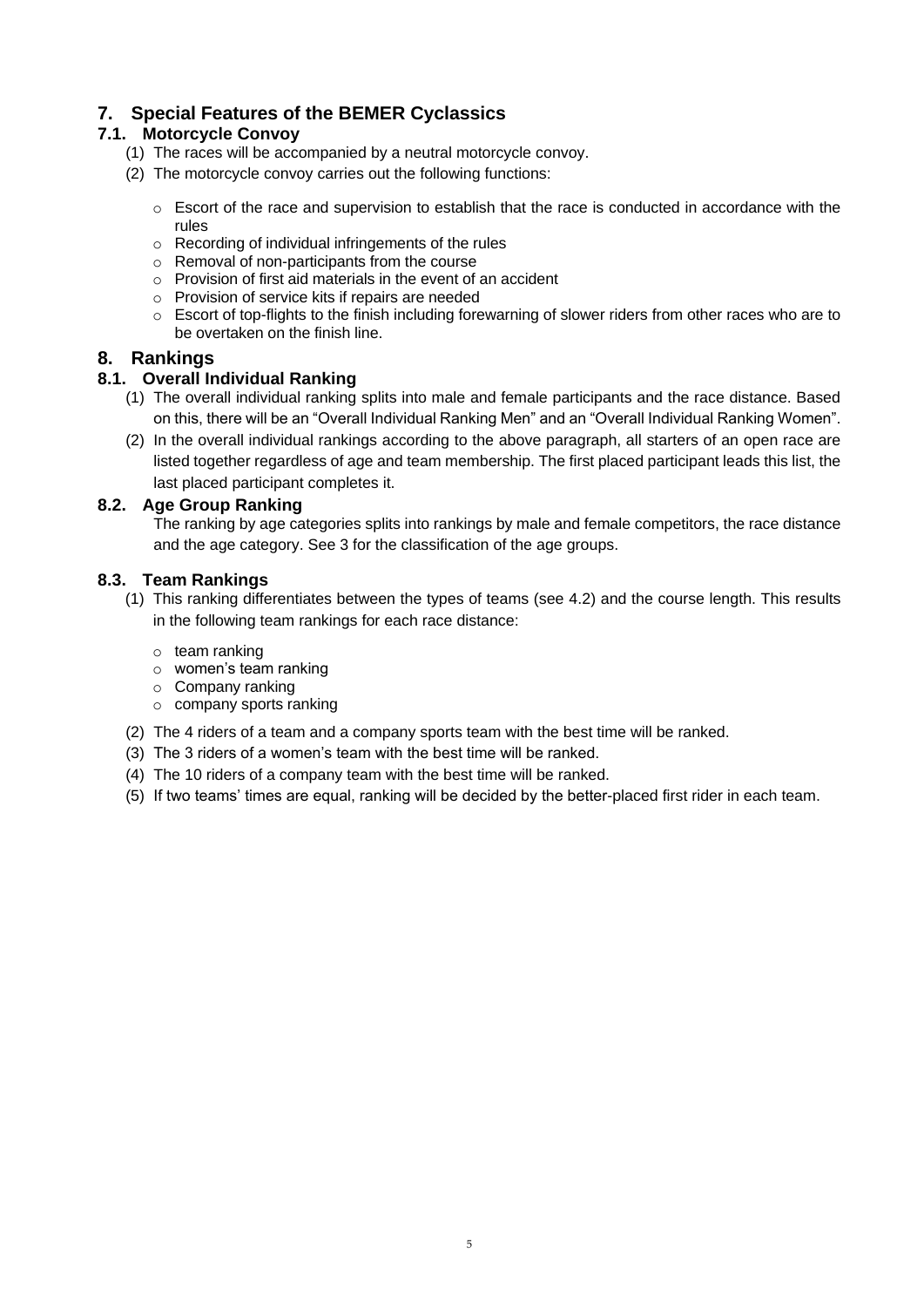# **8.4. Tandem Ranking**

- (1) In tandem ranking all tandem teams who have participated in the race will be ranked, regardless of age group.
- (2) No difference will be made between women, men and mixed tandems.

#### **8.5. Special Celebrity/VIP Ranking**

- (1) Riders in this category start from the designated celebrity/VIP starting block with a block start time.
- (2) Celebrities/VIPs who start falsely from a starting block behind the designated celebrity/VIP starting block will still be recorded as starting with the block start time of the celebrity/VIP starting block.
- (3) Celebrities/VIPs are ranked only in the celebrity/VIP ranking.
- (4) There is no ranking by age groups or teams within this special ranking.

#### **8.6. Pedelecs**

Participants who start with a pedelec are included in the result with their transponder data in alphabetical order without ranking.

#### **8.7. Award Ceremonies**

- (1) Following the respective races award ceremonies will take place on the award ceremony stage in the finish area. The following rankings will be awarded at the two distances (Cyclassics 60 and Cyclassics 100):
	- places 1-3 overall individual ranking women
	- places 1-3 overall individual ranking men
	- 1st place team ranking
	- 1st place women's team ranking
- (2) The exact times and location of the award ceremonies will be announced approximately two weeks prior the event.

# **9. Starting Block Allocation**

- (1) Each participant will be informed of her/his official starting block upon collecting the bib number at the accreditation. The participant must start from the allocated starting block. This allocation cannot be changed.
- (2) For riders who already participated in previous editions of the BEMER Cyclassics the starting block will be allocated based on their average speed in the three preceding events. Newer average speeds take priority over older average speeds.
- (3) First-timers to the BEMER Cyclassics and participants, whose last participations was before 2017, will be allocated according to the date of receipt of their registration to one of the last starting blocks.
- (4) Riders of a team who already participated in previous editions of the BEMER Cyclassics will only be individually allocated to starting blocks based on their average speed in the three preceding events, if this has been indicated on the registration form for the BEMER Cyclassics. All other team riders will start together as a team from the allocated starting block.
- (5) Teams that are new to the BEMER Cyclassics will be allocated according to the date of receipt of their registration to one of the last starting blocks.
- (6) The individual starting block allocation for paragraph (2) and (4) will only be conducted for registrations in registration period 1. Registrations in registration period 2 and onsite will be allocated according to the date of receipt of their registration to one of the last starting blocks.
- (7) Each rider must line up in his/her starting block 15 minutes prior to the start. The entrances provided for this purpose must be used. There is no ranking within a starting block. Riders arriving first in the starting block must take up a position in the front rows to allow other riders to move up so that the entrance area to the starting block remains unobstructed.
- (8) Riders must not climb over fencing to get to the starting block/ or to push to the front.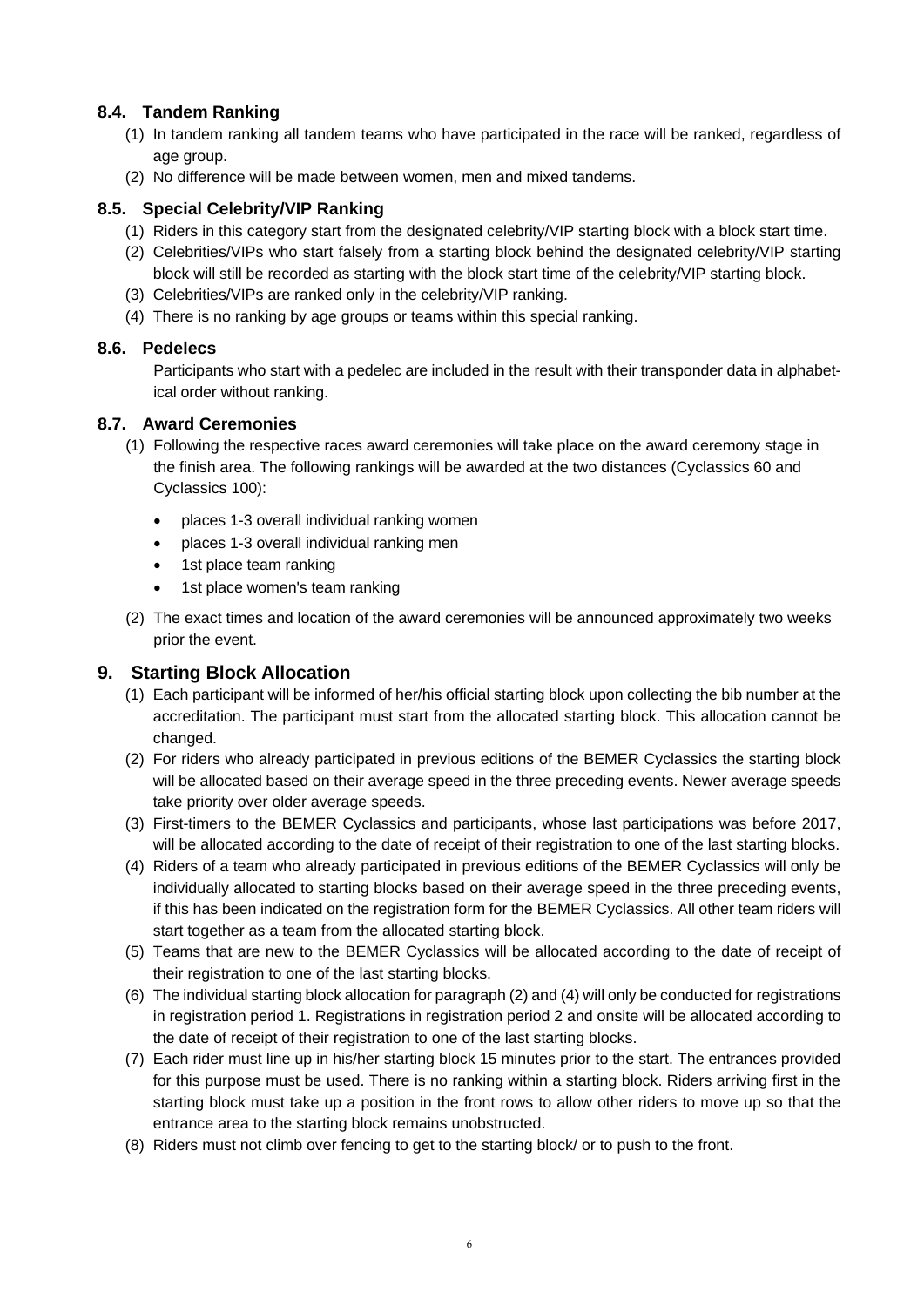# <span id="page-6-0"></span>**10. Timing**

# **10.1. General**

- (1) Timing will be recorded individually and electronically.
- (2) Each participant must use the transponder issued by the organizer, in particular no personal time measurement transponders are recorded.
- (3) The time measurement transponder issued during accreditation shall be attached to the bicycle in accordance with the rules.
- (4) The event organiser reserves the right to use a different timing system. The then applicable specifications shall be notified on time and shall be complied with.
- (5) The timekeeping will be used on all rankings.
- (6) The race begins with the official start signal.

# **10.2. Block Starting Time / Real Time Measurement**

- (1) The first starting blocks of each race will start with a block starting time. Block starting time is the net starting time for each participant of that start block.
- (2) Timing for riders starting from the blocks after that will begin as soon as the rider has crossed the starting line with his/her transponder (real time measurement).
- (3) Riders allocated to a block starting time who start further back than their allocated starting block will still be recorded as starting with the block starting time of their allocated starting block.

### **10.3. Overall Individual Results**

- (1) The first 100 finishers of the overall individual result of each race will be the first 100 riders of the final result. From place 101 the net time taken will determine the ranking.
- (2) The first 10 female finishers of the women's overall individual result of each race will be the first 10 female riders of the final result. From place 11 the net time taken will determine the ranking.

# **11. Food during the Race**

- (1) At least one catering point will be set up per distance at the BEMER Cyclassics. This will always be located on the right side of the road.
- (2) Such catering points will be announced on both sides of the road by signs put up at distances 1,000m, 500m and 250m before their location.
- (3) The rider must indicate his/her intention to take up food by giving clear hand signals, keeping to the right, veering from the course cautiously and considerately, and coming to a halt. NOTE! The individual race time will not be stopped during food-breaks!
- (4) Taking food from escorting vehicles is not permitted. Any deviation from this rule shall be allowed under certain weather conditions only and will be announced before the race by the race committee on a case-to-case basis.
- (5) Riders must not accept food or drink from bystanders along the course or from their own support party.

# **12. Interruption or Drop Out of Race**

- (1) If a rider is forced to interrupt or finish the race due to a mechanical breakdown, defect, health problems etc. he/she must indicate this immediately to the other riders by raising his/her right arm and then stopping at the nearest side of the road. The rider can cross to the right side of the road at the next safest opportunity, should he/she not be on that side yet. There, he/she must wait for the escort vehicle and indicate, by raising his/her right arm again, that assistance will be needed.
- (2) Leaving the race course results in disqualification, even if the participant returns to the race course. Official food points are part of the race course.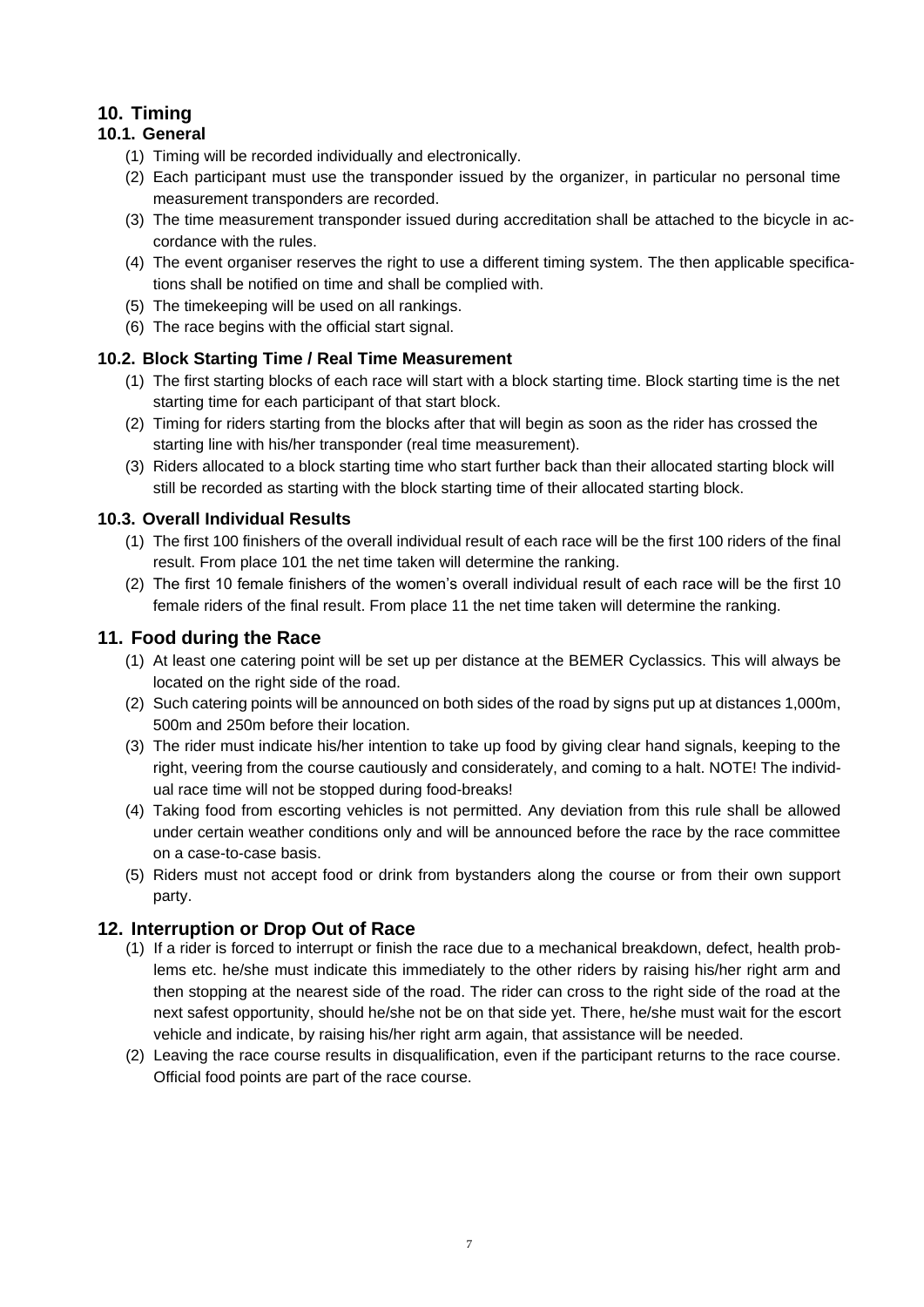# **13. Own Escort Vehicles and Help by Third Parties**

- (1) It is strictly prohibited for personal or team escort vehicles to drive inside the closed off race course.
- (2) It is also not allowed to accept technical assistance or food from press vehicles or other authorized vehicles that do not belong to the direct race organization.
- (3) In case of health problems or crashes it shall be expressly allowed to accept external assistance.

# **14. Average Speed and Sag Wagon**

- (1) For the BEMER Cyclassics minimum average speeds are declared and must be observed. Such speeds will depend on the length and the topography of the race and be published in the race information. They constitute an integral part of these rules and conditions of participation.
- (2) Monitoring of the minimum average speed will be administered by the race committee.
- (3) If a rider falls due to defect, health problems or otherwise short of the required minimum average speed, he/she must withdraw from the race and get into the sag wagon upon request by the race organisers.
- (4) If required by the state of traffic, the committee may, in coordination with the escorting police, withdraw far-trailing participants from the race, despite them complying with the time limit.
- (5) The instructions given by officials and the sag wagon staff shall be strictly followed.
- (6) Riders that cross the finish line before the sag wagon but did not meet the required minimum average speed shall be disqualified and will be listed on the results with the transponder data, but without ranking.
- (7) Riders who reach the finish behind the sag wagon will be disqualified and will be listed on the results with the transponder data, but without ranking.

# **15. General Riding Regulations**

- (1) The obligation to drive on the right hand side of the road must be upheld. This applies especially to riders that are being overtaken by the lead group of the longer distance. See Art./Rule [18.2](#page-8-0) (14) for sanctions.
- (2) Participants are not allowed to hinder other riders from passing or cut riders off/force riders off the road. Contact with other riders is to be avoided whenever possible.
- (3) Any forcing aside, pulling, pushing etc. for the purpose of personal or mutual benefit or other hindrances, such as sudden leaving of the lane or stopping during or in the run-out of the race without compelling reasons shall be penalized according to the list of penalties (see section [18.2\)](#page-8-0).
- (4) Drafting behind or holding onto motor vehicles is prohibited.
- (5) The passing of food or refreshments among participants shall be allowed.
- (6) Any discarding of objects of any sort, including waste or empty bottles shall be prohibited and will be punished according to the list of penalties (see section [18.2](#page-8-0) (18) and (22)). Every participant must make sure that his waste and empty drinking bottles are disposed of in no other places than the catering points along the race course or at the finish area.

# **16. Material Exchange and Repair**

- (1) The exchange of tools and spare parts shall be permitted among the participants, whereas the exchange of wheels and racing bikes shall be permitted solely among members of the same team. In case of the exchange of bikes, the participant is solely responsible for ensuring that the transponder has been fastened onto the new bike.
- (2) Wheels and bicycles may only be exchanged at designated service stations set up along the race course.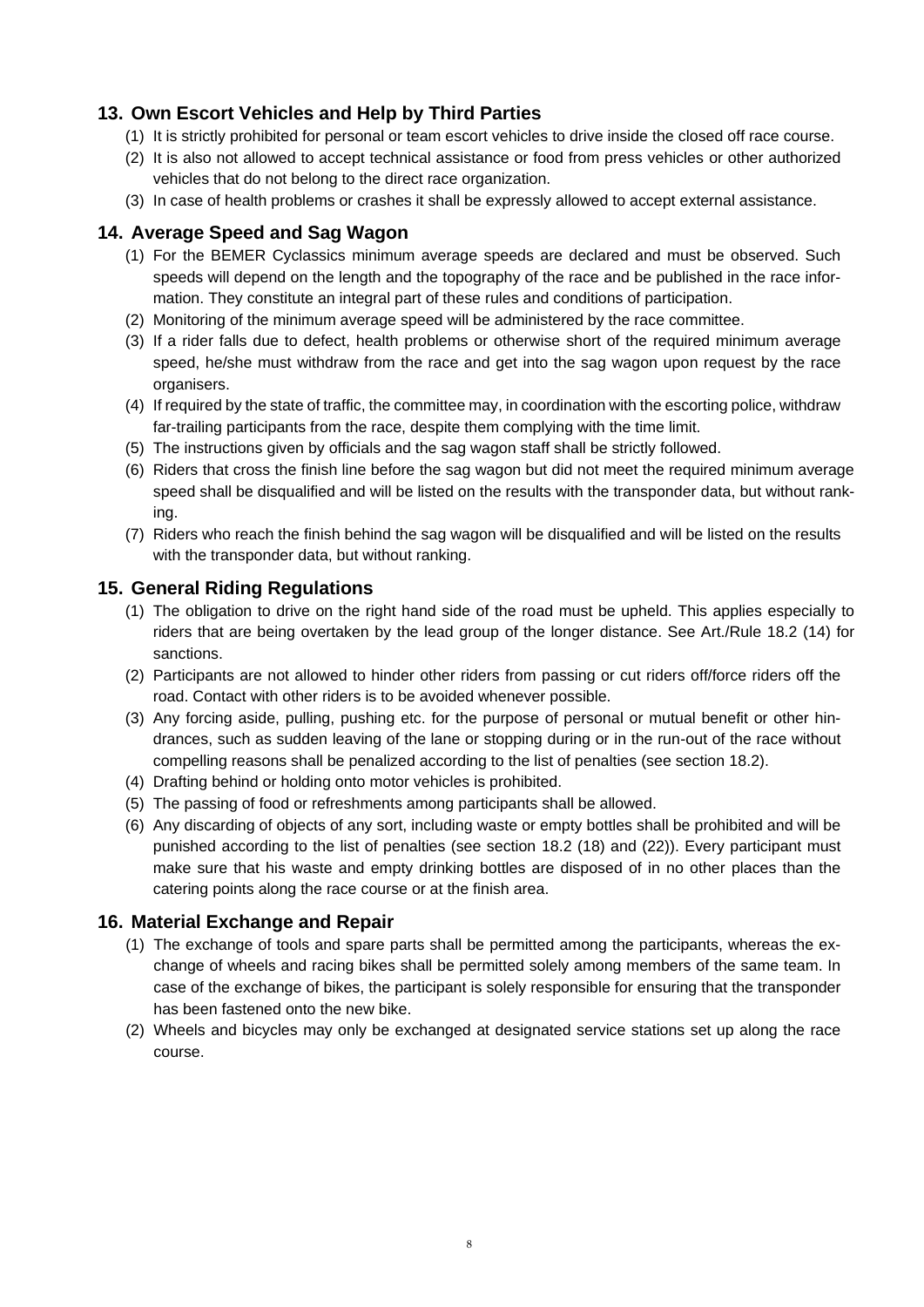- (3) Bicycle repairs must be made while standing and behind the group on the right side of the road in front of the service car, if present. The pavement on the right-hand side of the road, if there is one, should be used for carrying out repairs.
- (4) To repair a bicycle at a service point the rider must first give a clear hand signal, keep to the right, veer from the course cautiously and considerately, and come to a halt. The service points will always be on the right side of the road and are either combined with catering points or marked with signs.

# **17. Closed Gates at Level Crossings**

- (1) Any crossing of closed railroad crossings (from lighting up of red light) shall be prohibited.
- (2) There shall be no time credit if riders are held up at railroad crossings.

### **18. Sanctions in Case of Infringements of the Rules**

#### **18.1. General**

- (1) Penalties for offences may only be imposed by the race committee. The sanctions are intended to ensure the smooth and safe organisation and safety of all participants.
- (2) The degree of punishment is based on the list in section [18.2.](#page-8-0)
- (3) The list of penalties is not restricted. In the case of breach of rules that are not included in the sanctions catalogue, the penalty lies upon the race director's discretion.
- (4) The race committee decides according to their free conviction, gained from the circumstances. The decision will be communicated to the person concerned in writing.

#### <span id="page-8-0"></span>**18.2. List of Penalties**

The following penalty index shall apply:

| No.            | <b>Type of Offence</b>                                                                                                                                           | <b>Penalty</b>                                                                                                                                      |
|----------------|------------------------------------------------------------------------------------------------------------------------------------------------------------------|-----------------------------------------------------------------------------------------------------------------------------------------------------|
| $\mathbf{1}$   | Participating under a false name                                                                                                                                 | Banned to race for 5 years or lifetime ban and a fine<br>of EUR 500 paid to the organiser. (The fine will be do-<br>nated for charitable purposes.) |
| $\overline{2}$ | Participating as an elite amateur license<br>rider or higher licence                                                                                             | Disqualification, removal from the results list and sus-<br>pension for 3 subsequent years                                                          |
| 3              | Transfer of own race documents to another<br>person to participate, without ensuring that<br>said documents were rightfully transferred<br>onto his/her own name | Suspension for 3 subsequent years, lifetime ban if act<br>was deliberate                                                                            |
| $\overline{4}$ | Using another rider's transponder                                                                                                                                | Disqualification and suspension for 2 years                                                                                                         |
| 5              | Using old or false or manipulated race<br>number                                                                                                                 | Disqualification and suspension for 3 years                                                                                                         |
| 6              | Violence between participants or against<br>other persons                                                                                                        | Disqualification and suspension for the 3 following<br>years                                                                                        |
| $\overline{7}$ | Intentional dangerous riding                                                                                                                                     | Disqualification and suspension for the following year                                                                                              |
| 8              | Short cutting or any other deviation from<br>the race course                                                                                                     | Disqualification and suspension for the following year                                                                                              |
| 9              | Crossing of closed railroad crossings                                                                                                                            | Disqualification and suspension for the following year                                                                                              |
| 10             | Use of bike contrary to the race rules in the<br>race                                                                                                            | Disqualification and suspension for the following year                                                                                              |
| 11             | Racing without helmet or taking off helmet<br>during race                                                                                                        | Disqualification and suspension for the following year                                                                                              |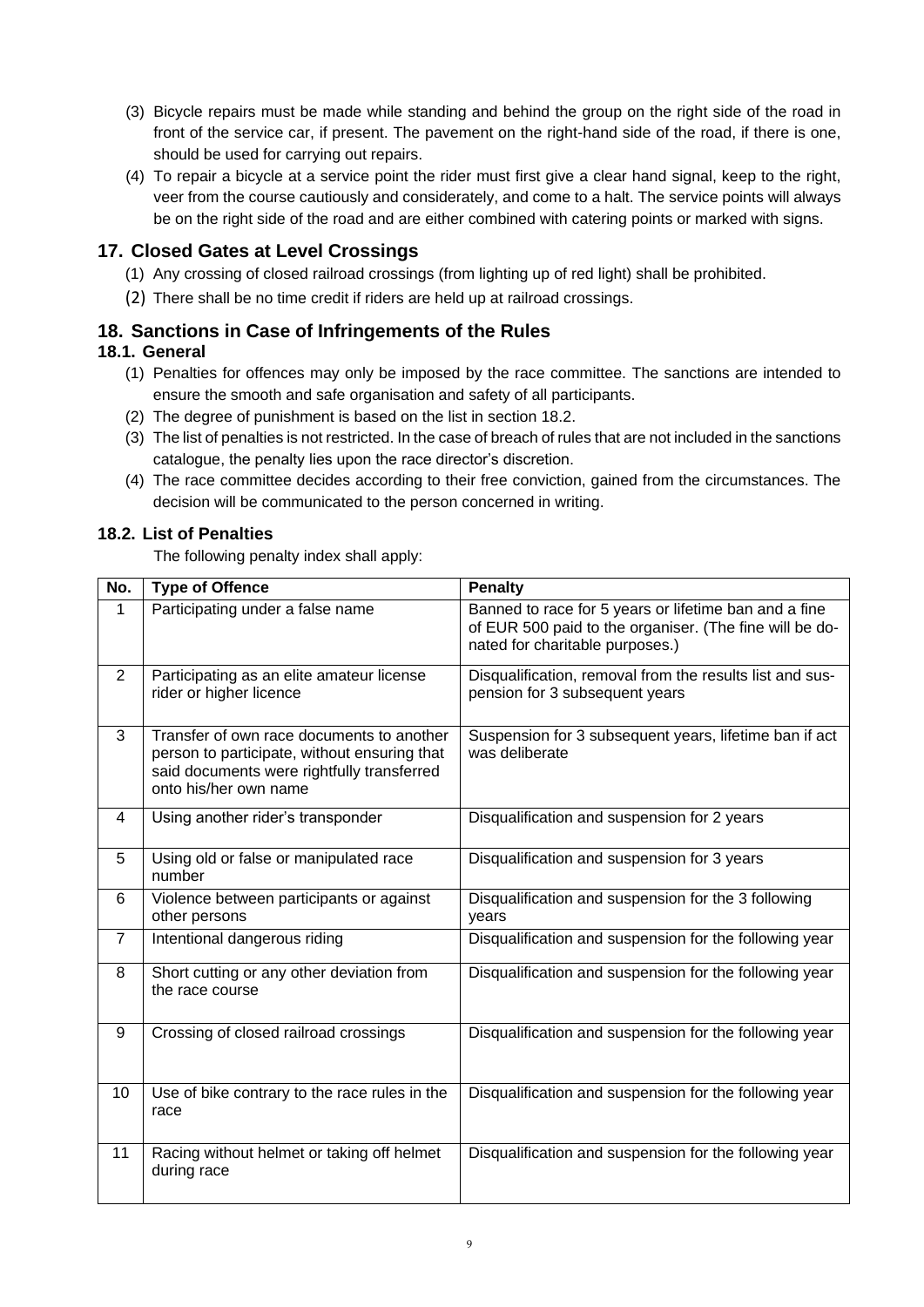| No. | <b>Type of Offence</b>                                                                                                                             | <b>Penalty</b>                                                                                                           |
|-----|----------------------------------------------------------------------------------------------------------------------------------------------------|--------------------------------------------------------------------------------------------------------------------------|
| 12  | Racing without Race number on back<br>and/or transponder missing                                                                                   | Disqualification and suspension for the following year                                                                   |
| 13  | Multiple breach of the rules on the same<br>race day                                                                                               | Suspension for at least the following year to a maxi-<br>mum of three years, depending on the severity of the<br>offence |
| 14  | Failure to comply with keeping to the right<br>when being passed by faster groups of rid-<br>ers after the 5,000m marking                          | Disqualification and/or suspension in the following<br>year                                                              |
| 15  | Insult, threatening, incorrect conduct                                                                                                             | Warning or disqualification or suspension the follow-<br>ing year                                                        |
| 16  | Lining up in wrong starting block (with block<br>start time)                                                                                       | Disqualification and formation in the last block the fol-<br>lowing year                                                 |
| 17  | Lining up in wrong starting block further up<br>front                                                                                              | Disqualification                                                                                                         |
| 18  | Carrying or discarding glass containers or a<br>beverage container that is not easily<br>pushed in                                                 | Disqualification                                                                                                         |
| 19  | Participation in wrong race (race distance!)                                                                                                       | Disqualification                                                                                                         |
| 20  | The use of any kind of telecommunications<br>devices during the race, between lining up<br>for the start and the ride out after the finish<br>line | 5 min. time penalty or disqualification                                                                                  |
| 21  | Start line-up with bike contrary to the race<br>rules                                                                                              | 5 min. time penalty and bike change or disqualification                                                                  |
| 22  | Discarding drinking bottles or other objects                                                                                                       | 1 to 5 min. time penalty                                                                                                 |
| 23  | Sprint contrary to the race rules                                                                                                                  | 1 min. time penalty or disqualification                                                                                  |
| 24  | Unsportsmanlike riding/behaviour                                                                                                                   | Warning or disqualification                                                                                              |
| 25  | Dangerous riding                                                                                                                                   | Warning or disqualification                                                                                              |
| 26  | Bib number on back or transponder not vis-<br>ible                                                                                                 | Warning or disqualification                                                                                              |
| 27  | Wearing hazardous clothing                                                                                                                         | Warning or disqualification                                                                                              |
| 28  | Deviation from riding lane and endangering<br>other participants                                                                                   | Warning or disqualification                                                                                              |
| 29  | Riding without holding on to the handlebar                                                                                                         | Warning or disqualification                                                                                              |
| 30  | Taking off helmet at the drive off area after<br>the finish                                                                                        | Warning or disqualification                                                                                              |
| 31  | Improper wearing of bib number                                                                                                                     | Warning or disqualification                                                                                              |
| 32  | Hindrance of an official vehicle                                                                                                                   | Warning or 5 min. time penalty or disqualification                                                                       |
| 33  | Using of any kind of audio device or ear co-<br>vers during the race between the starting<br>block line up and the drive off after finish          | Warning or 5 min. time penalty or disqualification                                                                       |
| 34  | Non-observance of instructions given by<br>race committee or marshals                                                                              | Warning or 1 min. time penalty or disqualification                                                                       |